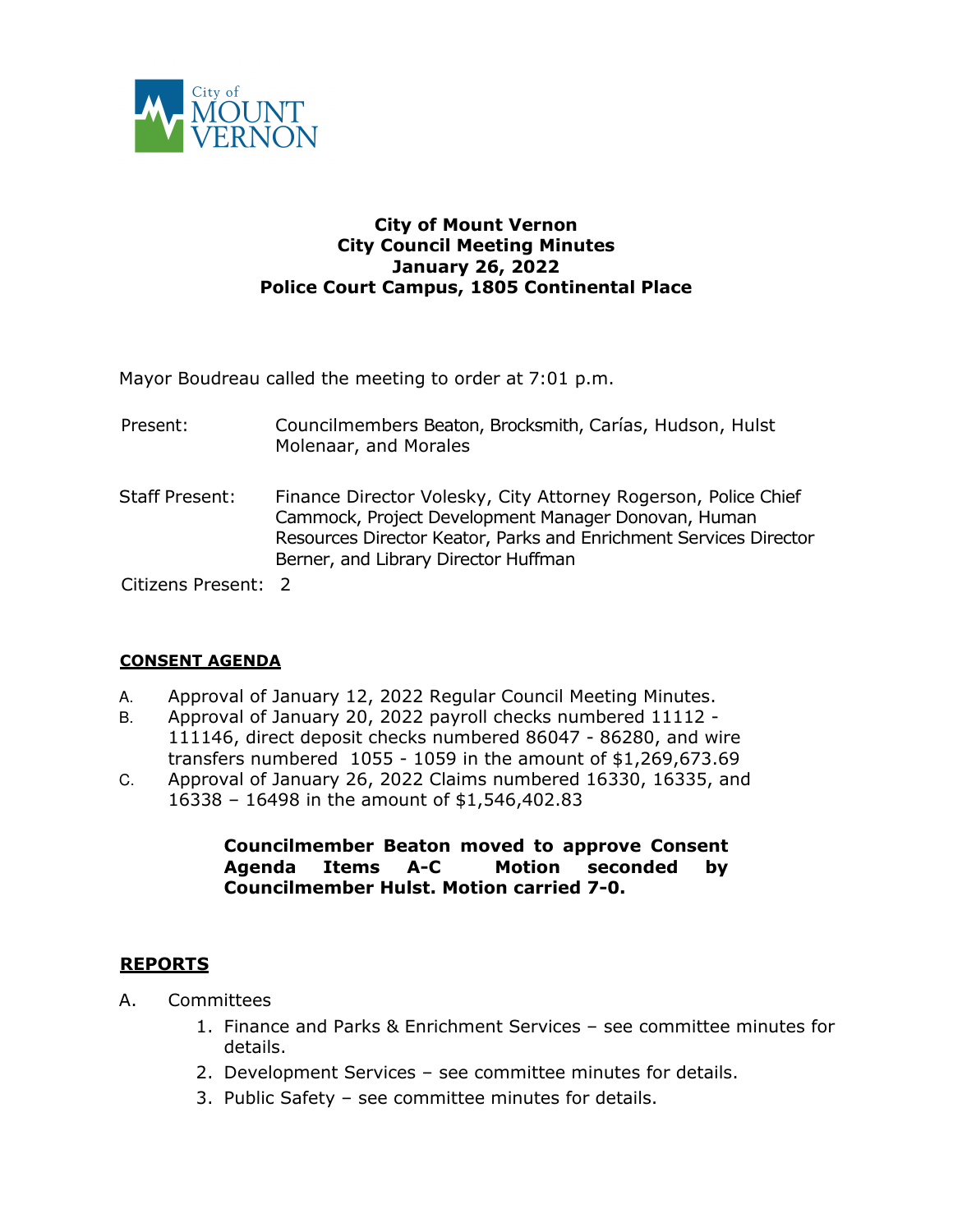Mount Vernon City Council January 26, 2022 Page 2 of 3

B. Public Comments - Email

Public Comments sent via email to council@mountvernonwa.gov were read aloud by Mr. Donovan.

- Larry and Patricia Hillard, Mount Vernon residents, thanked Council for approving a resolution opposing Fully Contained Communities.
- Marilyn Miller thanked Council for approving a resolution opposing Fully Contained Communities.
- Mary Ruth Holder thanked Council for approving a resolution opposing Fully Contained Communities.
- C. Public Comments
	- Barbara Nitis, representing U.S. Small Business Administration spoke about disaster assistance available for private and nonprofit organizations, homeowners, and renters who suffered losses due to the recent flood event.
- D. Councilmember Comments
	- none
- E. Mayor's Report
	- Mayor Boudreau spoke about the State's recently approved Bipartisan Infrastructure Bill. Mayor Boudreau met with Congressmembers Suzan DelBene and Rick Larsen, Burlington Mayor Steve Sexton, and WSDOT Deputy Secretary Amy Scarton this week to discuss infrastructure maintenance and construction needs in Skagit County and Washington State.
	- Sign up on the City's website to receive the Mayor's monthly enewsletter.
	- The eighth Illuminight event will take place on January 28th. The free event will take place on the Riverwalk Plaza from 5:30 p.m. to 8:00 p.m., and will include music, art, and poetry.
- F. Committee Agenda Requests
	- none

# **NEW BUSINESS**

- A. Community Action of Skagit County Annual Update: Mr. Donovan introduced Bill Henkel, Director of Community Action of Skagit County who discussed activities that occurred in 2021 as well as activities and plans for 2022.
- B. Approval of Agreement with Dowell Consulting, PLLC: Mr. Volesky requested approval of an agreement with Dowell Consulting, PLLC to provide assistance in the preparation of the city's financial statements and other general accounting processes.